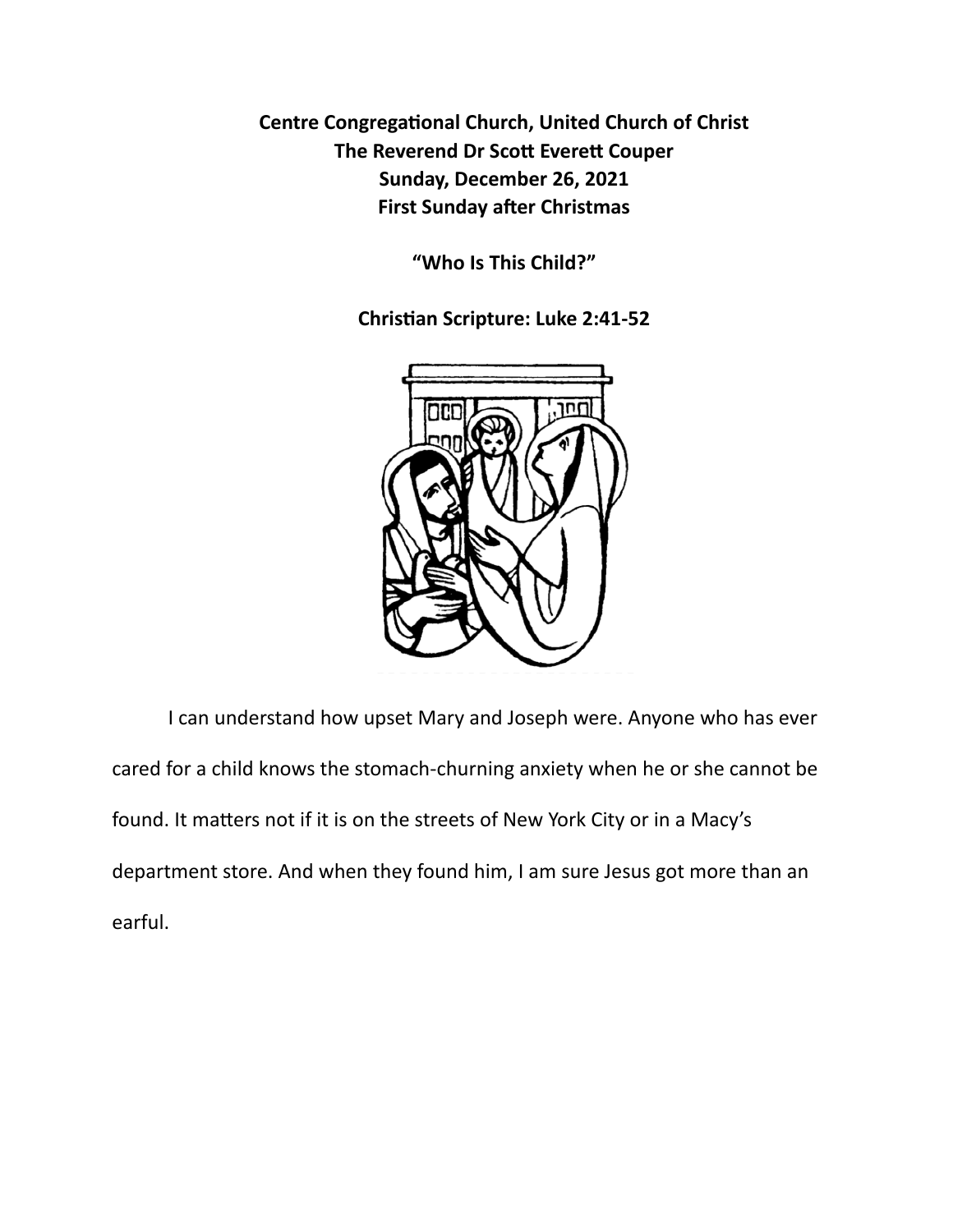

I remember once many years ago our family was staying at a resort in Mauritius, an island country in the middle of the Indian ocean. The resort's pools were close enough to the hotel room that the kids knew how to get from the pools to the room. One-night Micah came back to the room and Madeline did not.



"Micah, where is Maddy?" "I don't know." "Micah, go to the pool and go get Maddy". Micah came back. "She's not there." Panic. Major panic. Micah stayed at the room and Madeline's mother and I split-up to look for her everywhere. After a frantic search for an hour or two we found her. Madeline met a new friend at the pool and her parents invited Madeline to play in their room. Upon seeing us, Madeline shed tears. Not because she thought she was in trouble. Not because we were angry with her. She cried because she could see that her parents were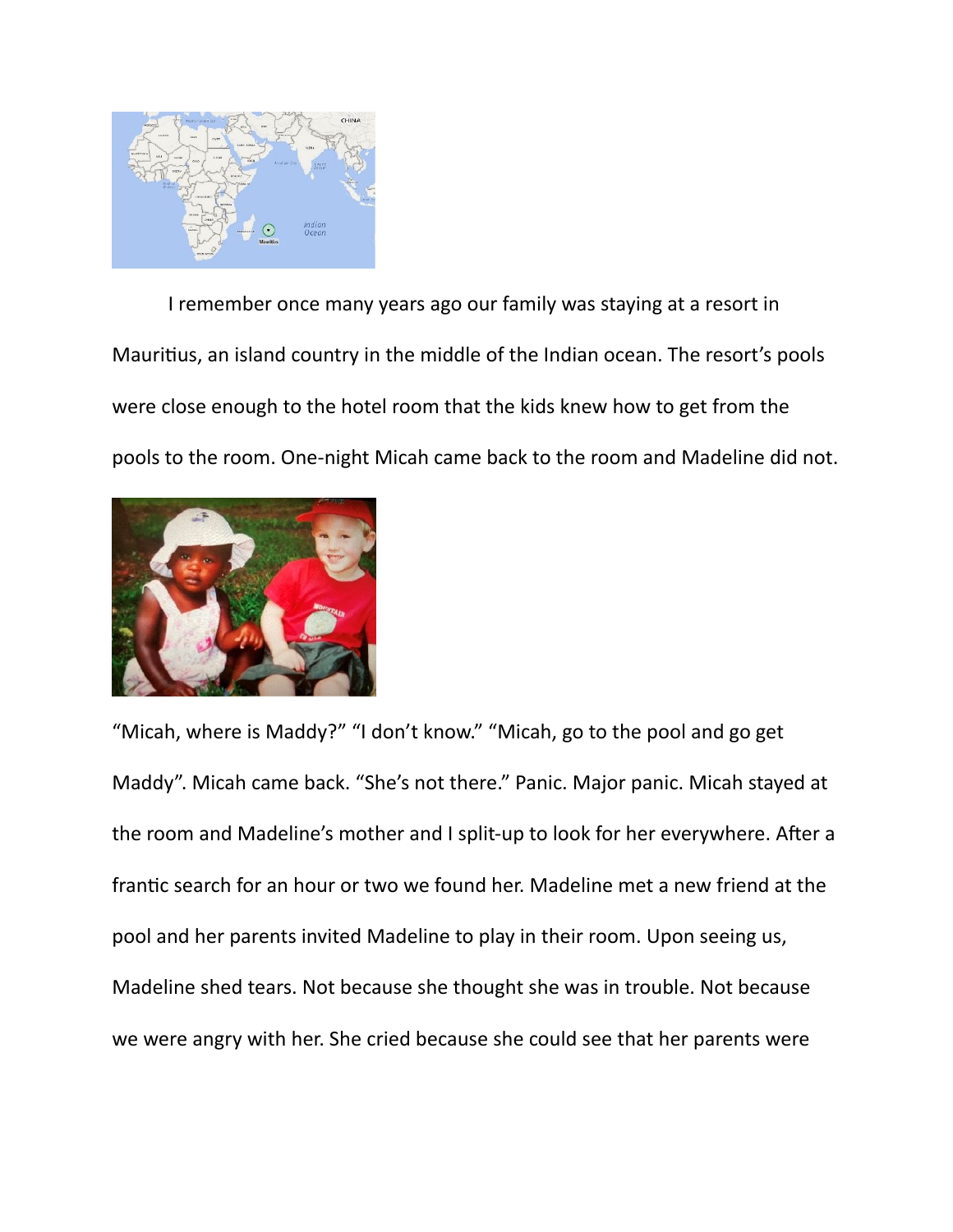

about to vomit with so much worry. She knew how deeply we loved her. She could see from our emotions that our world would collapse without her.

Imagine how much worse it was for Mary and Joseph after losing their son for over four days in a city! They must have

been ready to tear-out their hearts. Jesus' cool as a cucumber response may have engendered some justified consternation from his parents. Jesus replied, so the story goes, "Where else do you think I was? I was in my father's house" (Luke 2:49).

We know that at the time of Jesus death that only his mother Mary seemed to be around. Therefore, this story about Jesus being lost, seems to me, came from Mary and thus is told from her perspective. Mary's memory of her son's AWOL incident likely softened after several decades. Hence, her recollections focus on how Jesus being lost foreshadowed his future vocation and even the searing pain she would experience when the Romans executed him.

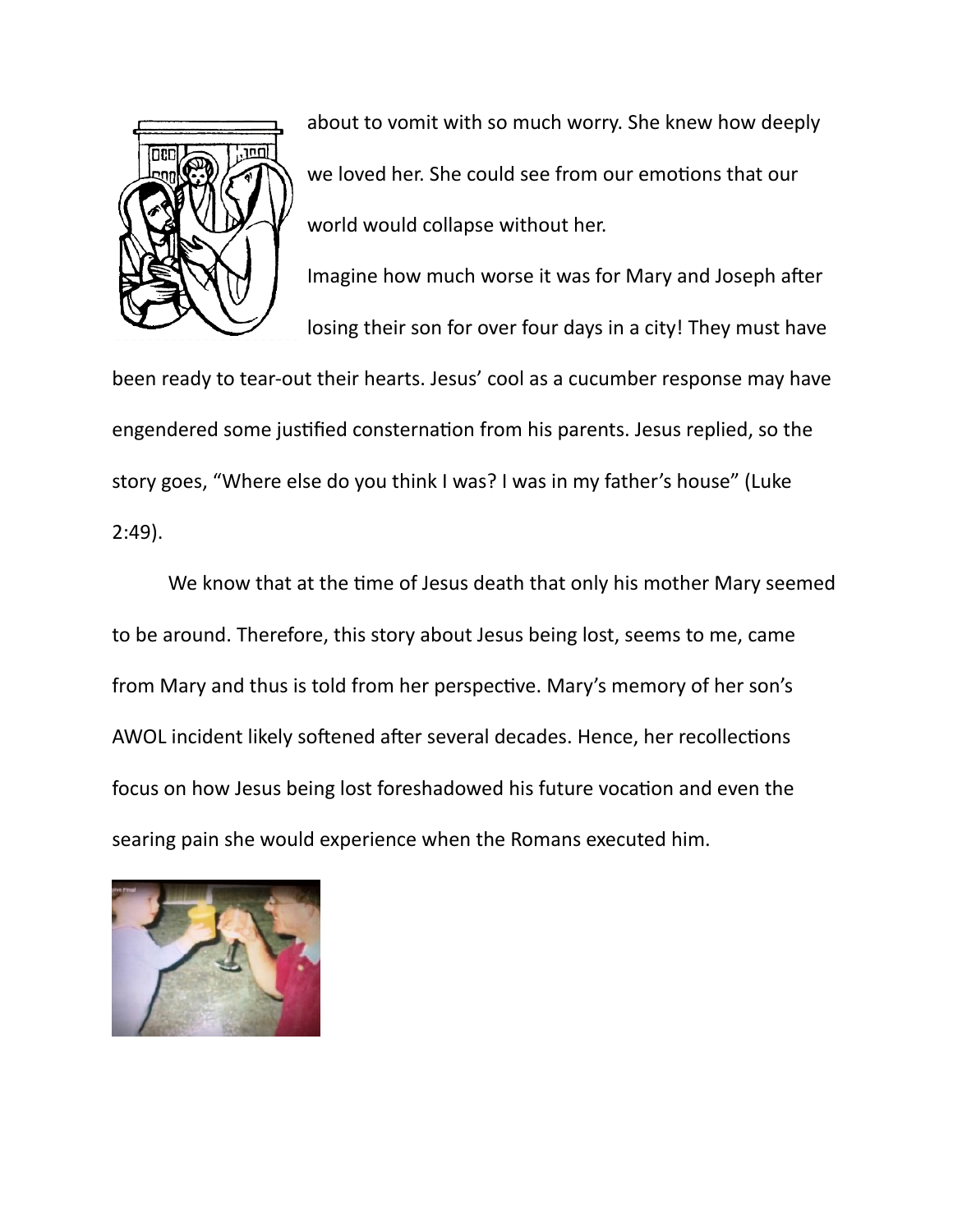Gosh. Children grow-up so fast. Just yesterday they were babies, and now they are both in college, one in South Africa and one in St Louis. And so, the lectionary rushes us along. Gosh. When was it, Friday, when Jesus was just a baby? Now only two days later, he is twelve years old!

Twelve is about the age I was confirmed into church membership. I remember for my confirmation assignments I read the gospels for the first time.



<span id="page-3-1"></span>Also at the time, I was able to board the Trident nuclear submarine on which my father served. And I compared "Love your enemies" (Matthew 5:44) and 'Twentyfour missiles, twelve warheads per missile. That's 288 warheads. Each are eight times as destructive as the one dropped on Nagasaki, reigning death around the world and a nuclear winter.<sup>['](#page-3-0)[1](#page-3-0)</sup> At this age, I began exploring my faith and had hints of my calling to the ministry. The pre-teen years can be quite formative. Apparently, they were for Jesus as they were for me.

<span id="page-3-0"></span><sup>[1](#page-3-1)</sup> "The U.S. Navy operates 14 of these ballistic missile submarines, each of which can carry as many as 24 Trident II missiles. Although the Trident II is designed to carry as many as 12 multiple independently targetable reentry vehicle (MIRV) warheads, current treaties reduce this number to four or five."

"Navy asks Lockheed Martin to build additional Trident II D5 submarine-launched ballistic nuclear missiles", Military and Aerospace Electronics, January 23, 2020. Found at:

<https://www.militaryaerospace.com/computers/article/14075290/nuclear-missiles-submarinelaunched-trident-ii>, accessed December 26, 2021.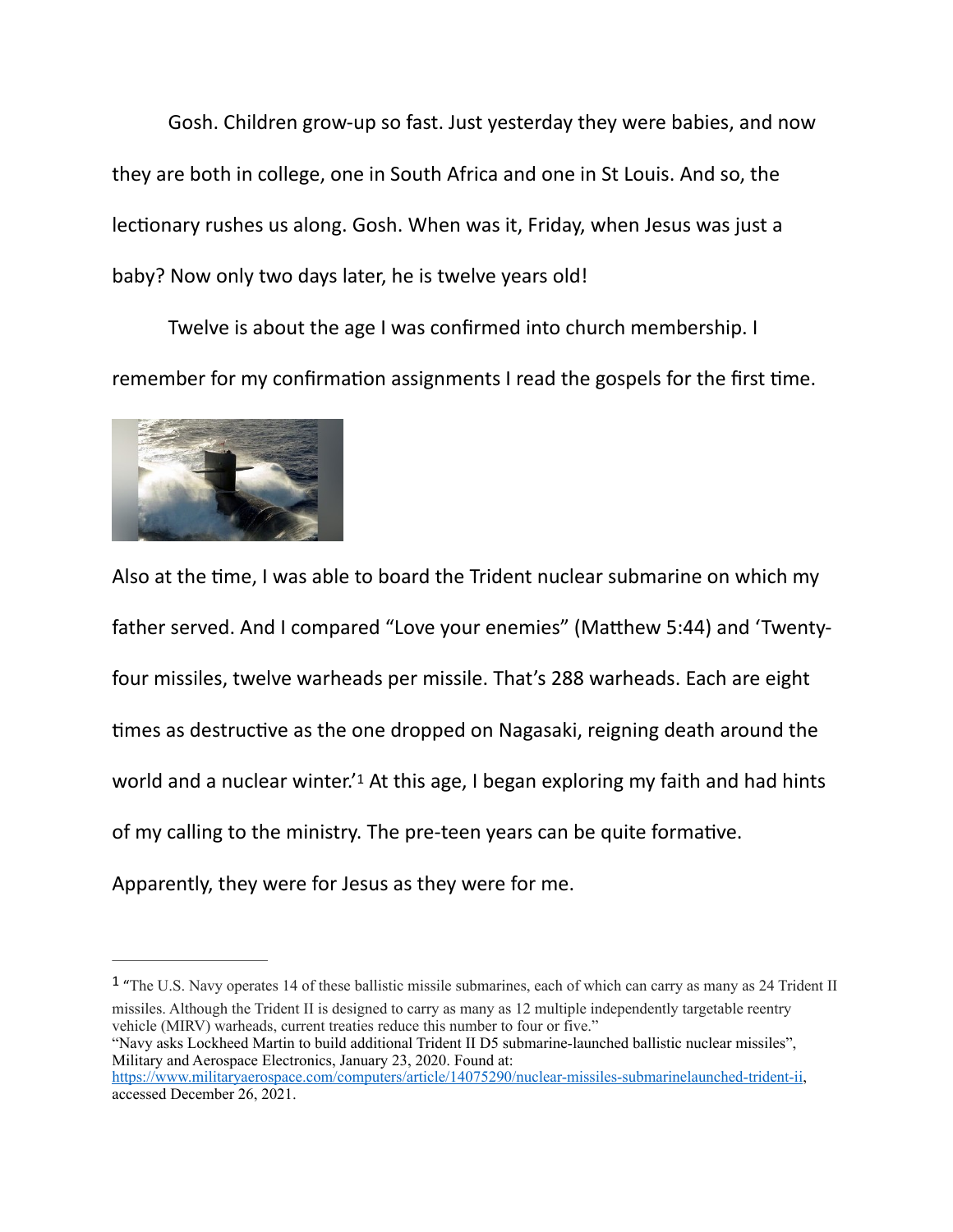So, who is this prodigy child who was thought to be lost in Jerusalem but was actually lecturing at the Temple? Well, I believe Jesus was a child who, as he grew and matured, gradually emptied himself of his own ego and sin and thus allowed the Holy Spirit to fill the void. I believe that Jesus grew to speak with such authority that he became, fully and perfectly, God's representative on Earth.



Jesus is often also referred to as 'Christ', which is a title that means 'Messiah' or 'Anointed'. Neither 'Messiah' nor 'Anointed' necessarily meant 'God' in the Hebrew mind.

Stated in other words, I believe that Jesus was fully human and thus born of Mary and Joseph. I believe that Jesus during the course of his life so transcended human spiritual limitations that he, more than any other, perfectly resonated with God's spirit. Others heard and saw this resonance, thus enabling Jesus to speak authoritatively. Jesus spoke with such authority that he, for all intents and purposes, spoke for, or on behalf of, God.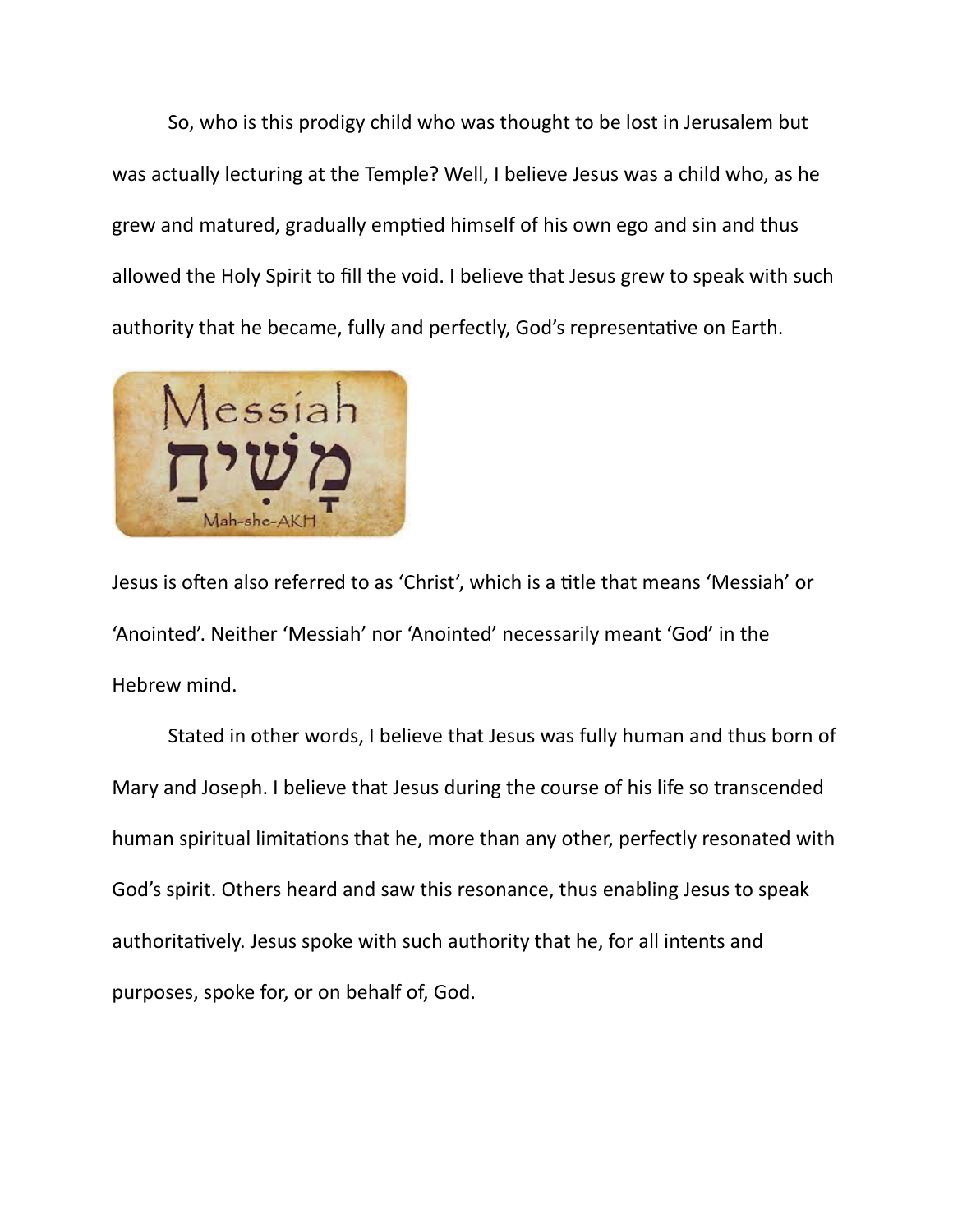One of the goals of the gospel writers was to link Jesus to the fulfillment of prophesy or to link him with a predecessor, like Moses or Elijah. Well, the lectionary calendar seeks to do the same.



Though we did not read it aloud, the second chapter of I Samuel tells of a story whereby Samuel is essentially given by his parents to the Temple as an offering to God. In return, Samuel's predecessor, Eli, blessed his mother, Hannah, that she may have more children to replace Samuel. The scriptures tell us that each year Hannah brought to Samuel a new set of ceremonial vestments to wear at the Temple. After his service to Eli at the Temple, Samuel became the the last Judge of Israel, a priest, and the first prophet of Israel (after Moses). The combination of our two scriptures therefore proclaims that like Samuel before him, Jesus is a judge, a priest, and a prophet who spoke for, or on behalf of, God.

My answer to the question 'who is this child?' may be for some 'not orthodox enough' while for others 'too orthodox'. I am a bit of a moderate in most things. But to what degree one understands Jesus to be fully human or to what degree one understands Jesus to be fully divine is quite frankly neither here nor